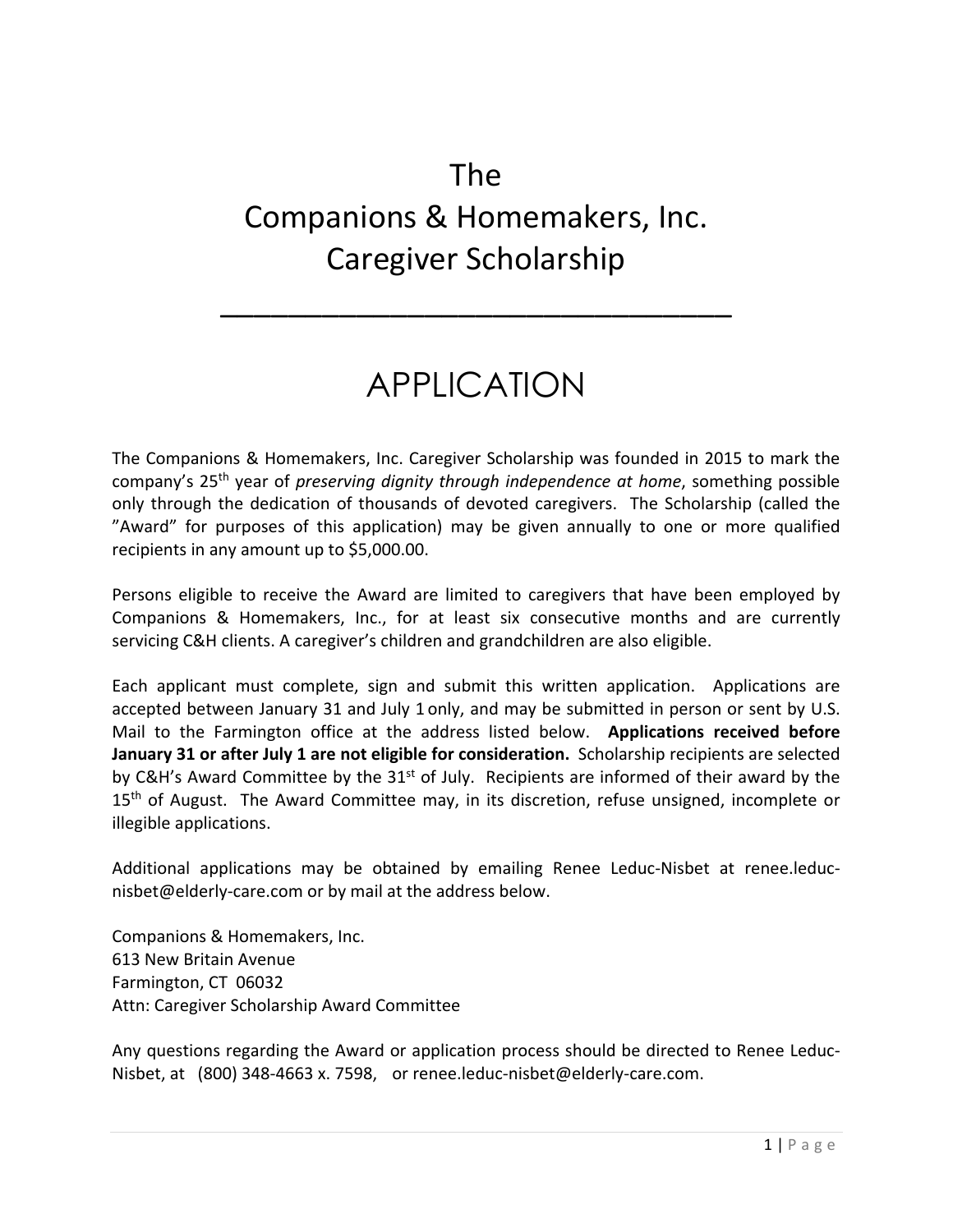The grant of a scholarship is within the discretion of the Award Committee. The Award Committee is not required to grant an Award each year or to grant an Award of the full amount each year. Existence of the Award neither creates a right of any applicant to receive an Award nor obligates C&H to grant an Award. By submitting an application, each applicant agrees that:

C&H may use the name and likeness (picture or video) of any Award recipient in any printed material, email, announcement, brochure, press release or other purpose. Each applicant agrees to hold harmless and fully release C&H and its officers, directors, shareholders, employees, attorneys, agents and assigns from any and all loss and liability of any kind and nature whatsoever by reason of the Award, including but not limited to any application filed, the selection of recipient(s) and associated award(s), the payment or non‐payment of the Award, acceptance or non‐acceptance by any academic institution of the Award proceeds, any publication of the Award or use of the recipient's name or likeness, and payment of the Award to any person or party directly or on the applicant's behalf.

The Award may be used to defray tuition costs to attend any post‐secondary school but may not be used for programs that are only offered "on‐line". The Award is not payable until the recipient has, at a minimum, commenced his or her second semester in good academic standing and is not payable in an amount exceeding one semester of tuition fees. A prior recipient of the Award is not eligible to apply for or receive a second Award. The Award may be paid to the academic institution, or to the recipient or recipient's family as reimbursement upon satisfactory proof of tuition paid to the institution. The Award Committee may pledge payment to the institution in advance of the second semester as needed, but the payment shall not be made until the commencement of the second (or later) semester. Applicants in their first, second, third or final year of coursework may apply for the Award.

To apply for the Award, please provide the following information, then sign and submit this document to the address for the Scholarship Award Committee listed on page 1 not earlier than January 31 or later than July 1.

\_\_\_\_\_\_\_\_\_\_\_\_\_\_\_\_\_\_\_\_\_\_\_\_\_\_\_\_\_\_\_\_\_\_\_\_\_\_\_\_\_\_\_\_\_\_\_

1. Full Name (last, first): **Example 2.1** 

\_\_\_\_\_\_\_\_\_\_\_\_\_\_\_\_\_\_\_\_\_\_\_\_\_\_\_\_\_\_\_\_\_\_\_\_\_\_

2. Address: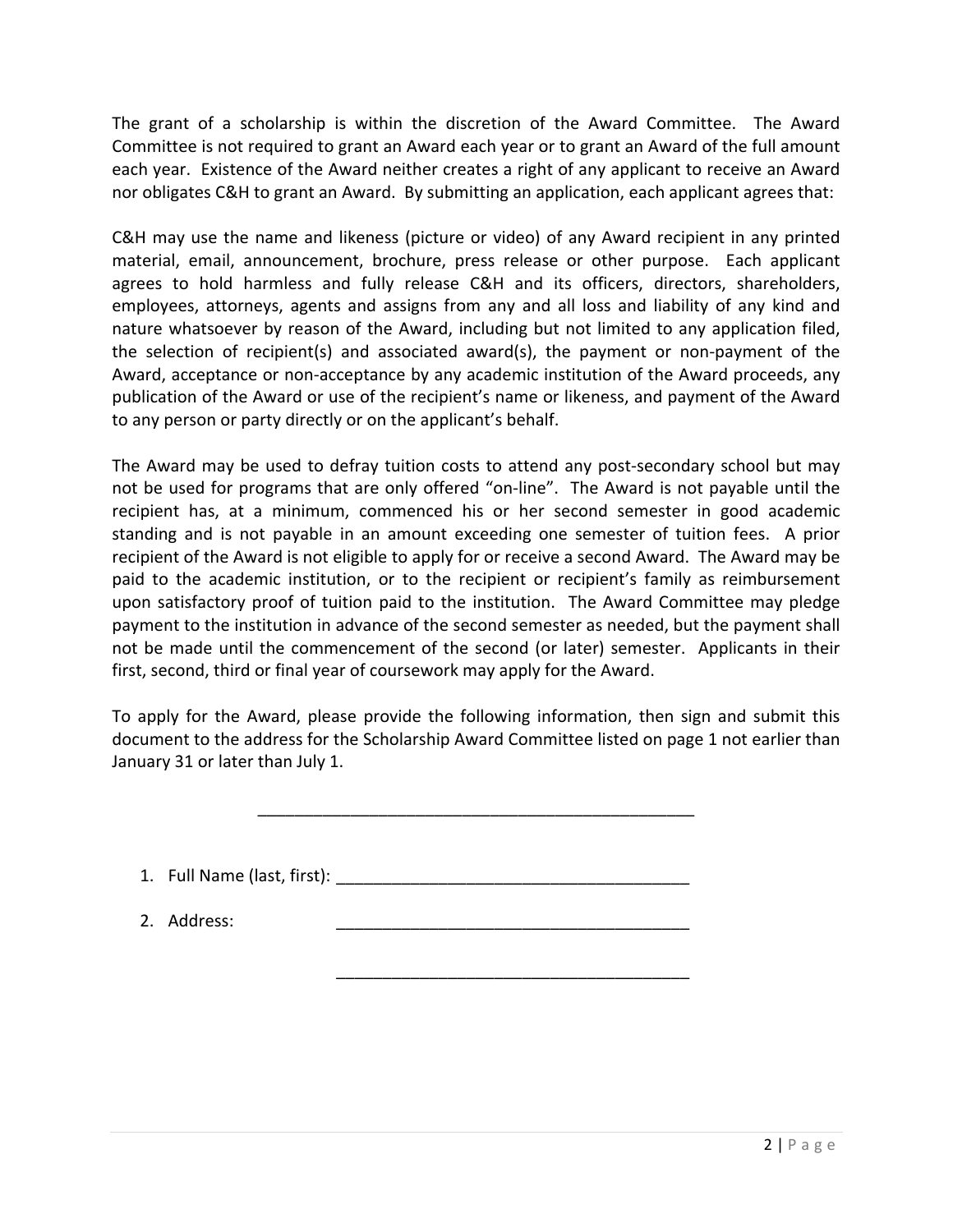|    | 3. Telephone:                                                                               |   |   |
|----|---------------------------------------------------------------------------------------------|---|---|
|    | Email:                                                                                      |   |   |
|    | 4. Are you a Companions & Homemakers, Inc. (the company), caregiver?                        | Y | N |
| 5. | If yes, date of hire:                                                                       |   |   |
| 6. | If no, who is the company caregiver you are related to? Please provide:                     |   |   |
|    | Their Name:                                                                                 |   |   |
|    | Their address:                                                                              |   |   |
|    | Relation:                                                                                   |   |   |
|    | Telephone:                                                                                  |   |   |
|    |                                                                                             |   |   |
| 7. | Have you completed high school or acquired a GED?<br>Y                                      |   | N |
| 8. | If yes, please state:                                                                       |   |   |
|    | Name and location of high school:                                                           |   |   |
|    | Date of graduation/receipt of GED:                                                          |   |   |
|    | What was your GPA:                                                                          |   |   |
|    | If no, what is your expected date of graduation?                                            |   |   |
|    |                                                                                             |   |   |
|    | Please provide proof of graduation in the form of a certified high school transcript or GED |   |   |
|    | 9. Are you attending/will you attend a post-secondary school?<br>Υ                          |   | N |
|    | 10. If yes, please state:                                                                   |   |   |
|    | Name and location of school:                                                                |   |   |
|    |                                                                                             |   |   |
|    |                                                                                             |   |   |